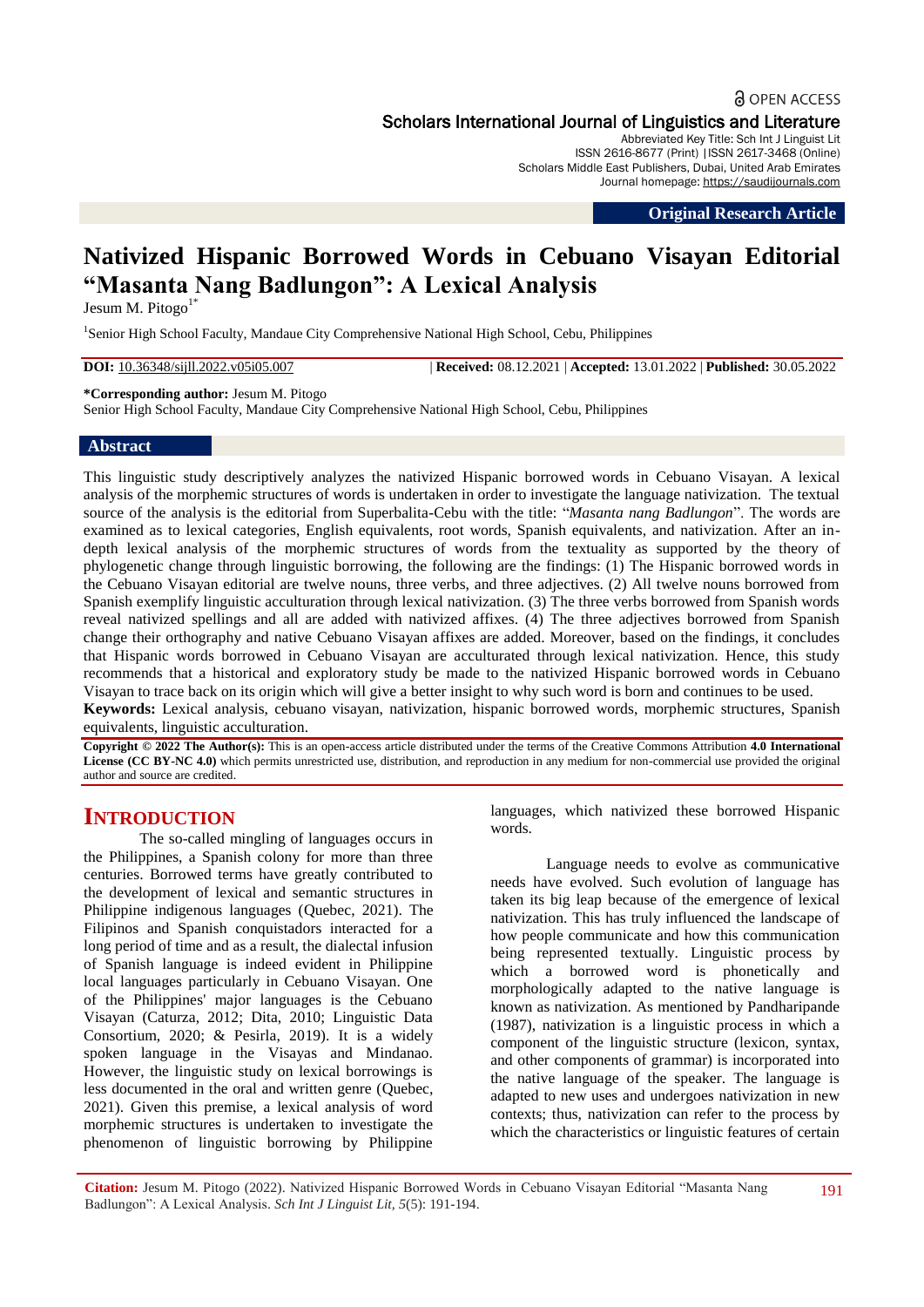foreign words change when they are used in the dominant language (Sankoff & Laberge, 1974).

#### Theoretical Framework

This paper argues that Hispanic words borrowed in Cebuano Visayan are acculturated through lexical nativization. This assumption is supported by

the theory of phylogenetic change through linguistic borrowing. Any language is design to evolve over time. Among the borrowing is a mechanism of phylogenetic change. As mentioned by Quebec (2021), when two languages come into contact, either one or both may be altered.



**Figure 1: A Schematic Presentation of the Theoretical Setting of the Study**

### **METHODOLOGY**

This linguistic study utilizes descriptive research method that presents non-numerical presentation, analysis, and interpretation of verbal data in the analysis of the Cebuano Visayan editorial. To investigate the nativized Hispanic borrowed words in Cebuano Visayan, a lexical analysis of the morphemic structure of words is undertaken. The textual source of the analysis is the editorial from SunStar Superbalita News-Cebu with the title: "Masanta nang Badlungon". SunStar is a network of community newspapers in the Philippines which originates in Cebu City (Genon-Sieras, 2020). This linguistic investigation of the nativized Hispanic borrowed words in Cebuano Visayan editorial undergoes three different phases: Identification of the borrowed content words (phase

one), Identification of English equivalents, lexical categories, and Spanish roots (phase two), and Analysis of lexical nativization (phase three). Thus, all the words taken from the textual source are examined as to lexical categories, English equivalents, root words, Spanish equivalents, and nativization.

## **RESULTS AND DISCUSSIONS**

The Hispanic borrowed words in Cebuano Visayan are twelve nouns, three verbs, and three adjectives. This part of the linguistic investigation reveal how Spanish words have been lexically nativized in terms of orthography, phonology, and morphology. After the tabled verbal data, the words and their associated structural segmentations are indicated in matrices and discussed analytically.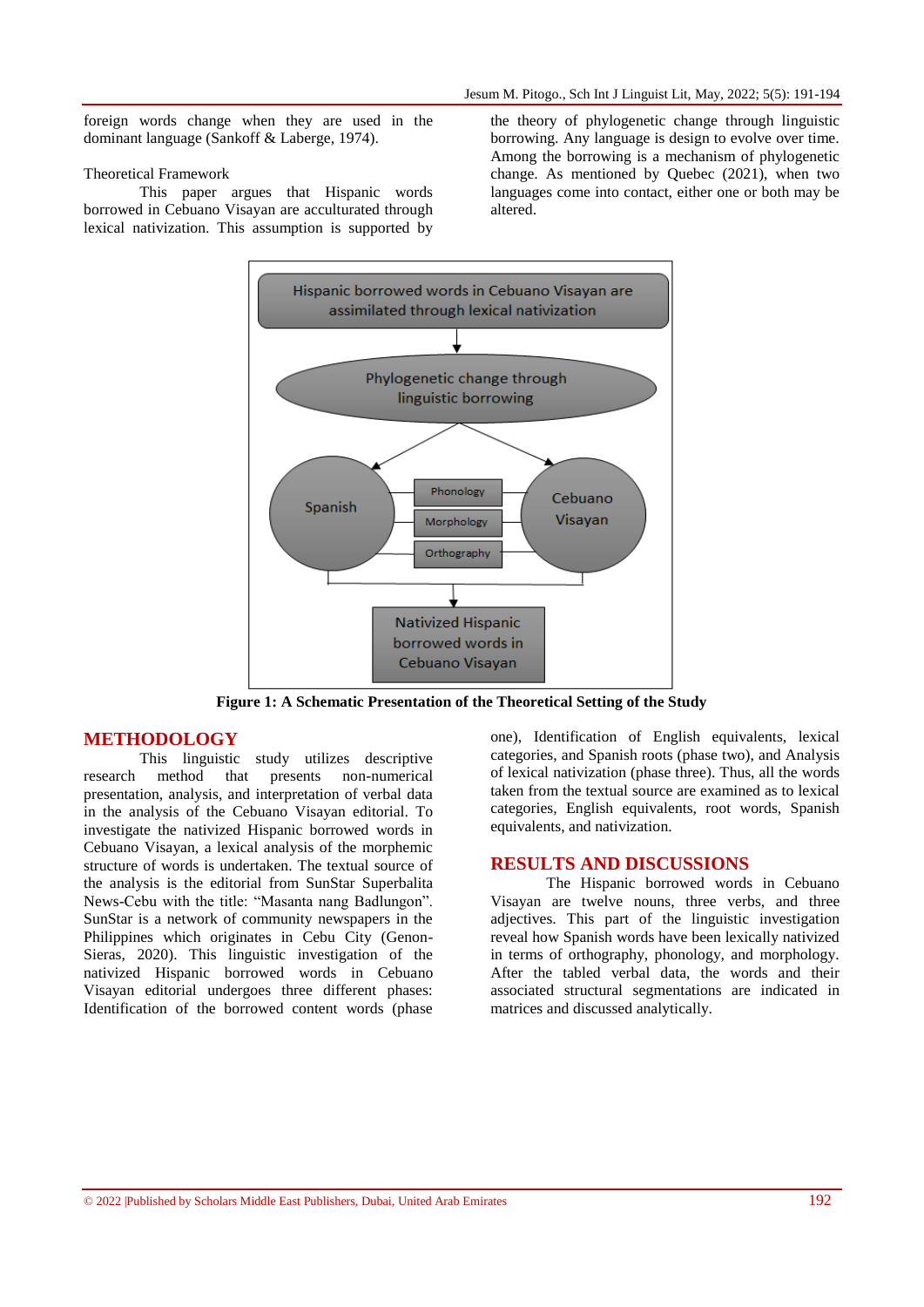| <b>Borrowed Words</b> | English   | Spanish   | <b>Nativization</b>                               |
|-----------------------|-----------|-----------|---------------------------------------------------|
| 1.Ordinansa           | Ordinance | Ordenanza | $e \rightarrow i$<br>$Z \rightarrow$ s            |
| 2. Konsehal           | Councilor | Concejal  | $c \rightarrow k$ $i \rightarrow h$               |
| 3. Konseho            | Council   | Consejo   | $c \rightarrow k$<br>$j \rightarrow h$            |
| 4. Siyudad            | City      | Ciudad    | $-ciu \rightarrow -siyu$                          |
| 5. Kilometro          | Kilometer | Kilómetro | No change                                         |
| 6. Ekipo              | Equipment | Equipo    | $-qui \rightarrow k$                              |
| 7. Aksidente          | Accident  | Accidente | $-cci \rightarrow -ksi$                           |
| 8. Kable              | Cable     | Cable     | $c \rightarrow k$                                 |
| 9. Eskina             | Corner    | Esquina   | $-qu \rightarrow k$                               |
| 10. Proyekto          | Project   | Proyecto  | $c \rightarrow k$                                 |
| 11. Kapabilidad       | Skill     | Habilidad | $\text{kap} + \text{habi} \rightarrow \text{abi}$ |
| 12. Ebidensya         | Evidence  | Evidencia | $-cia \rightarrow -sya$<br>$v \rightarrow b$      |
|                       |           |           |                                                   |

The following nouns exemplify the linguistic acculturation through lexical nativization:

**ORDINANSA** (Spanish ORDENANZA, English ORDINANCE) changes E to I, Z to S;

**KONSEHAL** (Spanish CONCEJAL, English COUNCILOR) changes C to K, J to H;

**KONSEHO** (Spanish CONSEJO, English COUNCIL) changes C to K, J to H;

**SIYUDAD** (Spanish CIUDAD, English CITY) changes -CIU to -SIYU;

**KILOMETRO** (Spanish KILOMETRO, English KILOMETER) no change;

**EKIPO** (Spanish EQUIPO, English EQUIPMENT) changes -QUI to -KI;

**AKSIDENTE** (Spanish ACCIDENTE, English ACCIDENT) changes -CCI to -KSI;

**KABLE** (Spanish CABLE, English CABLE) changes C to K;

**ESKINA** (Spanish ESQUINA, English CORNER) changes -QU to K;

**PROYEKTO** (Spanish PROYECTO, English PROJECT) changes C to K;

**KAPABILIDAD** (Spanish HABILIDAD, English SKILL) adds the prefix -KAP to the root ABILIDAD, a native respelling of the Spanish HABILIDAD (English SKILL), removes the letter H; and

**EBIDENSYA** (Spanish EVIDENCIA, English EVIDENCE) changes V to B, -CIA to -SYA.

| <b>Borrowed Words   English</b> |      |        | <b>Spanish   Nativization</b>                   |
|---------------------------------|------|--------|-------------------------------------------------|
| 1. Mapublikar                   |      |        | Publicize   Publicar   ma + c $\rightarrow k$   |
| 2. Giaprobahan                  |      |        | Approve   Aprobar   $Gi + r \rightarrow -han$   |
| 3. Mapirmahan                   | Sign | Firmar | $\ln a + f \rightarrow p + r \rightarrow -h$ an |

**Table 2: Content Words Borrowed from Spanish (Verb)**

The verbs borrowed from Spanish words reveal nativized spellings and all are added with nativized affixes:

**MAPUBLIKAR** adds the prefix -MA to the root PUBLIKAR from the Spanish PUBLICAR (English PUBLICIZE) changes C to K;

**GIAPROBAHAN** adds the prefix -GI and the suffix - HAN to the root APROBA, a nativized respelling of the Spanish APROBAR (English APPROVE); and **MAPIRMAHAN** adds the prefix -MA and the suffix - HAN to the root PIRMA, a nativized respelling of the Spanish FIRMAR (English TO SIGN).

|  |  |  |  |  |  | Table 3: Content Words Borrowed from Spanish (Adjective) |  |
|--|--|--|--|--|--|----------------------------------------------------------|--|
|--|--|--|--|--|--|----------------------------------------------------------|--|

| Borrowed Words   English   Spanish   Nativization |       |        |                                          |
|---------------------------------------------------|-------|--------|------------------------------------------|
| 1. Lokal                                          | Local | Local  | $c \rightarrow k$                        |
| 2. Sakto                                          | Exact | Exacto | $c \rightarrow k$<br>$-ex \rightarrow s$ |
| 3. Klarong                                        | Clear | Claro  | $c \rightarrow k + -ng$                  |

The adjectives borrowed from Spanish change their orthography and native Cebuano Visayan affixes are added:

**LOKAL** (Spanish LOCAL, English LOCAL) changes C to K;